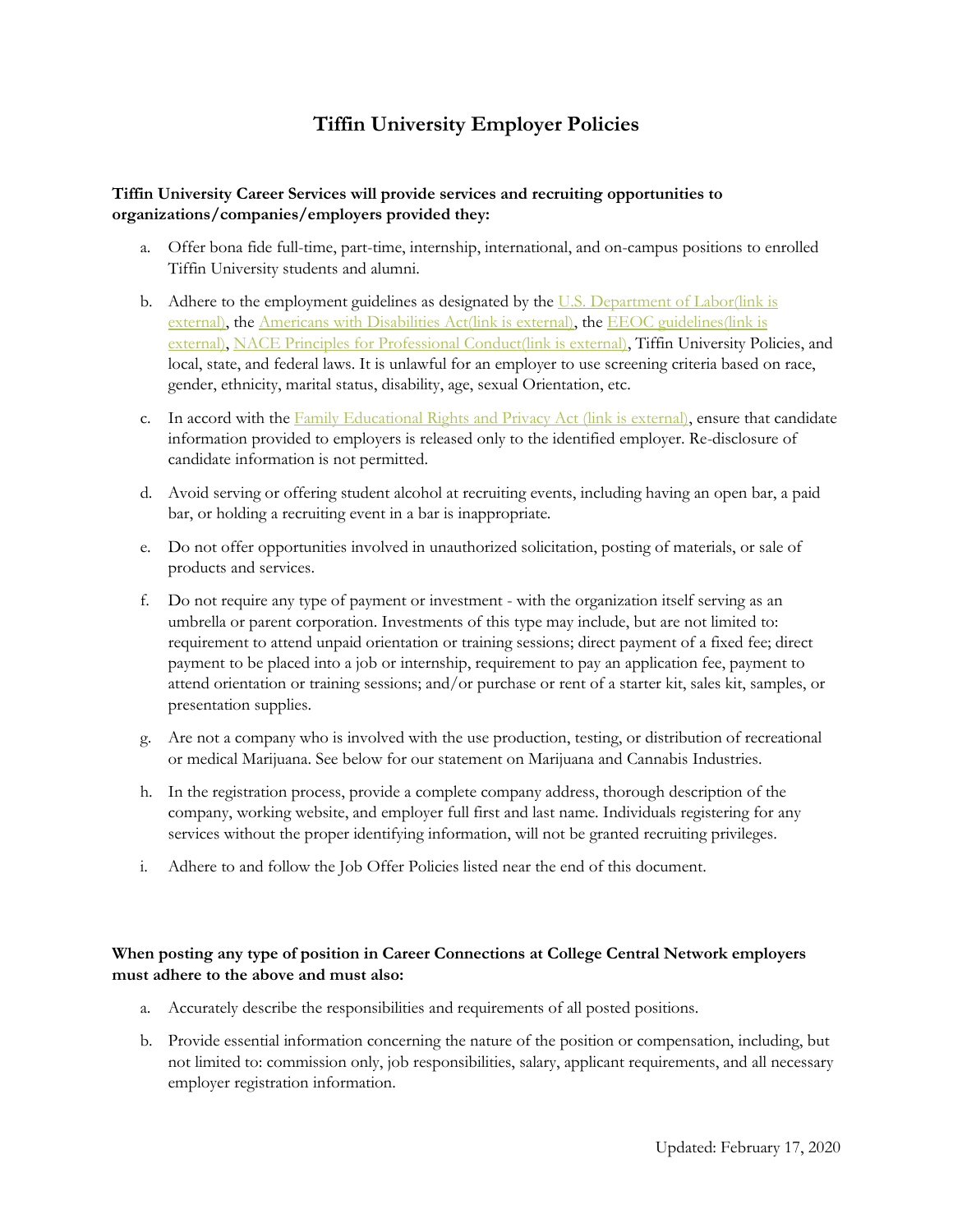c. Not require information from candidates that could act as an unlawful screening criteria such as a photo or access to social media unless it can be proven that it is related to the job.

## **Career Services will not post a position if:**

- a. The employment opportunity involves on-campus solicitation or on-campus sales.
- b. The job seeker is required to purchase, rent, or obtain any type of sales kit, presentation supplies or contact list. With the exception of personal devices (i.e. cell phone, laptop).
- c. The job seeker is not a direct employee of the organization, including direct marketing and multilevel marketing.
- d. The job seeker is required to obtain a line of credit, or accept checks or packages by mail.
- e. The employment or internship opportunity is contingent upon the job seeker paying a fee for employment or placement services.
- f. The position is for a home-based business or resides in a private residence unless overseen by an approved agency.
- g. There is not enough information provided in the posting to verify that the organization is an established company.
- h. The posting is for advertisements for competitions or contests.
- i. Commission-only postings will be evaluated on a case by case basis.

#### **Nondiscrimination Policy**

Tiffin University is committed to a policy of nondiscrimination and equal opportunity for employees, applicant for employment, students or applicant for admission, access to educational opportunities on the basis of race, religion, personal appearance, color, sex, pregnancy, political affiliation, social-economic class, place of business, residence, religion, creed, ethnicity, national origin (including ancestry), citizenship status, physical or mental disability, age, marital status, family responsibilities, sexual orientation, gender identity, gender expression, veteran or military status (including special disabled veteran, Vietnam-era veteran, or recently separated veteran), predisposing genetic characteristics, domestic violence victim status, or any other protected category under applicable local, state or federal law, including protections for those opposing discrimination or participating in any resolution process on campus or within the Equal Employment Opportunity Commission or other human rights agencies. All complaints of sexual harassment/misconduct, domestic violence, dating violence, bullying, cyber-bullying, stalking, or discrimination should be reported to Dr. Perry-Fantini, Vice Provost for Equity, Access & Opportunity/Title IX Coordinator, [perryfantinis@tiffin.edu](mailto:perryfantinis@tiffin.edu) or 419-448-3504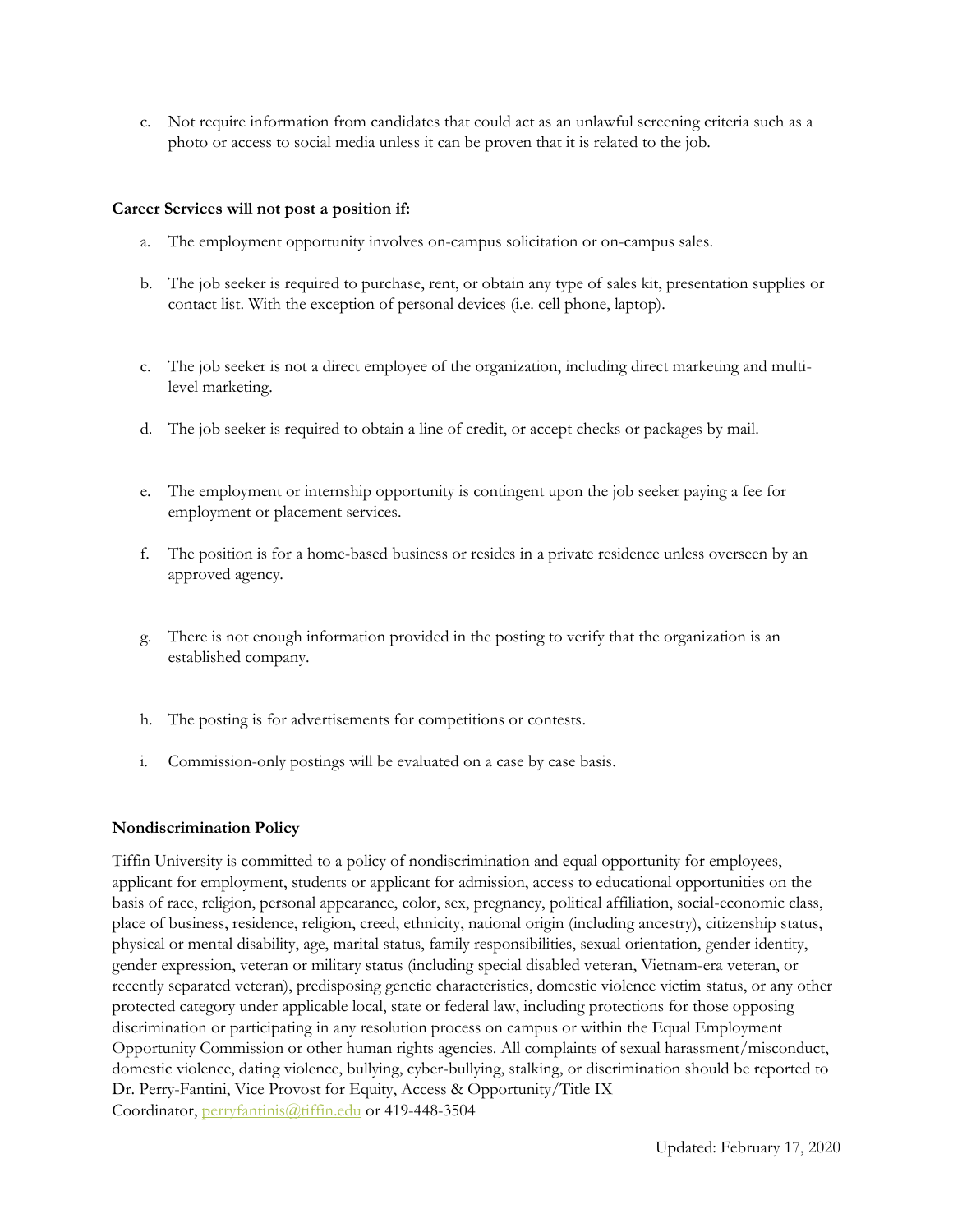# **Third Party Recruiting Policy**

If you are a Third-Party Recruiter posting a job for a client, it will be necessary to disclose the client's company name for whom you are recruiting in the Job Description box. All positions posted by third-party recruiters without the client's company name will be deleted from the system. Third-party recruiters are eligible to participate in the Career Fair ONLY IF they are recruiting for their own respective organization OR they explicitly state the company they are representing at the time of the fair. Recruiting complexities that exist for a third-party recruiter far surpass those of a typical employer. Therefore, the TU Career Services Office reserves the right to deny access and participation to any third-party employer. TU Career Services Office is obligated to follow both professional guidelines (National Association of Colleges and Employers) and federal EEO guidelines. More information is available at the following website: [www.naceweb.org/principles](http://www.naceweb.org/principles)

Right of Refusal - Any company or organization seeking to recruit a TU student must register a Career Connections account through the Career Services Office. If a representative of an organization fails to comply with the University Posting and Announcement Policy, or NACE Principles for Ethical Practice, [www.naceweb.org/principles](http://www.naceweb.org/principles) ; access to some or all services may be declined or revoked.

## **Employers recruiting interns must adhere to the above and also must:**

- a. Abide by the criteria for an experience to be defined as an internship, set forth by National [Association of Colleges and Employers Position Statement](http://www.naceweb.org/connections/advocacy/internship_position_paper/) on U.S. Internships.(link is external)
- b. Clearly demonstrate that the position is primarily for the educational and career training benefit of the student and does not involve more than 20% clerical work. There must be supervision by professional staff, ongoing training, and feedback.
- c. Not guarantee compensation contingent on trial or training period, and/or guarantee employment to potential interns.
- d. Offer qualifying compensation for the internship; Internships with for-profit companies should be paid at least minimum wage.

**For-profit companies offering unpaid, stipend, and/or internships that require credit must:** Uphold the [Dept of Labor's Fair Labor Standards Act Internship Fact Sheet #71](http://www.dol.gov/whd/regs/compliance/whdfs71.pdf) (link is external)

The Test for Unpaid Interns and Students Courts have used the "primary beneficiary test" to determine whether an intern or student is, in fact, an employee under the FLSA.

In short, this test allows courts to examine the "economic reality" of the intern-employer relationship to determine which party is the "primary beneficiary" of the relationship. Courts have identified the following seven factors as part of the test: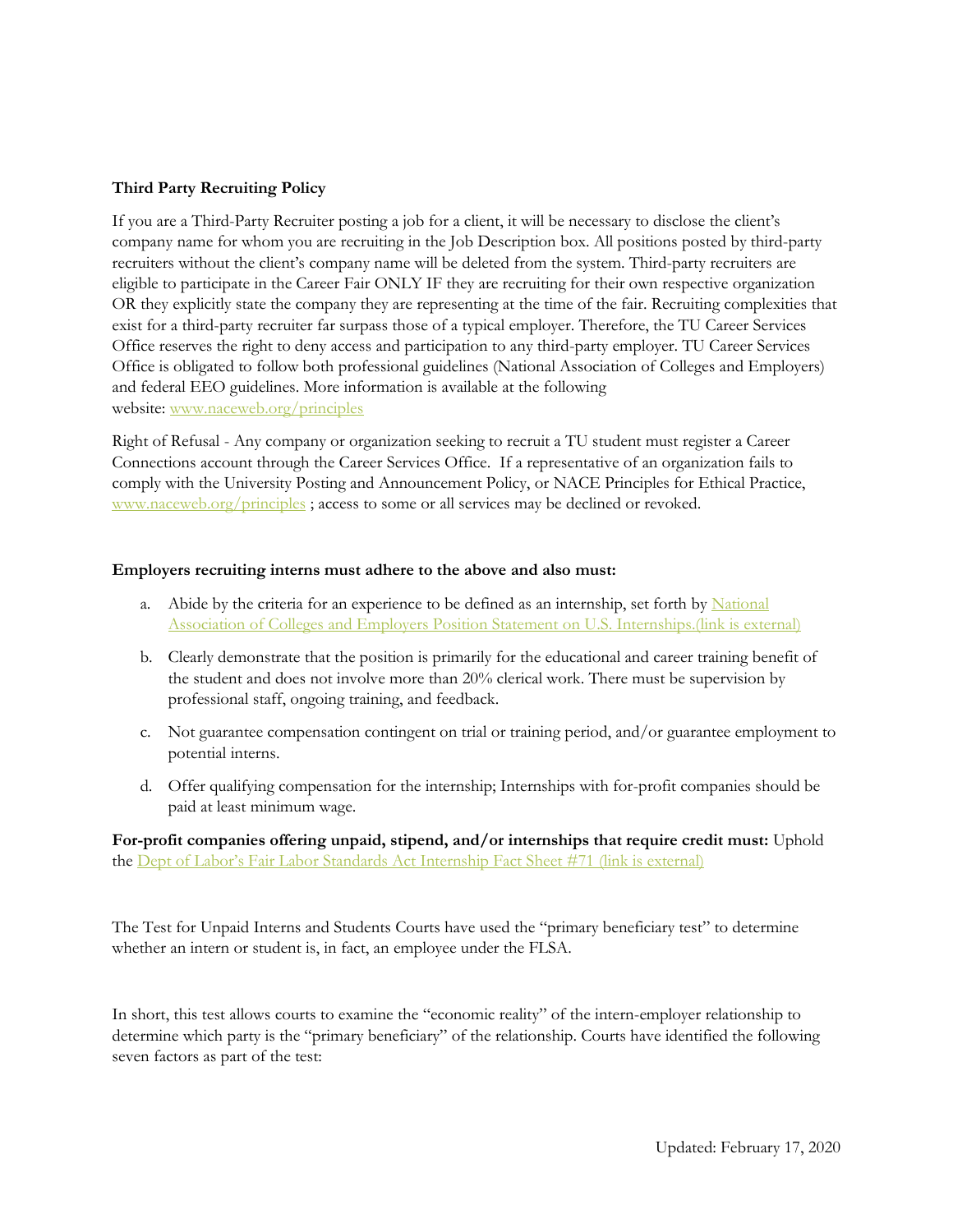1. The extent to which the intern and the employer clearly understand that there is no expectation of compensation. Any promise of compensation, express or implied, suggests that the intern is an employee and vice versa.

2. The extent to which the internship provides training that would be similar to that which would be given in an educational environment, including the clinical and other hands-on training provided by educational institutions.

3. The extent to which the internship is tied to the intern's formal education program by integrated coursework or the receipt of academic credit.

4. The extent to which the internship accommodates the intern's academic commitments by corresponding to the academic calendar.

5. The extent to which the internship's duration is limited to the period in which the internship provides the intern with beneficial learning.

6. The extent to which the intern's work complements, rather than displaces, the work of paid employees while providing significant educational benefits to the intern. 7. The extent to which the intern and the employer understand that the internship is conducted without entitlement to a paid job at the conclusion of the internship.

# **When posting any type of position and when communicating with Tiffin University students, employer communications may not contain:**

- a. Copyrighted material (unless you own the copyright or have the owner's permission to post the copyrighted material).
- b. Trade secrets (unless you own them or have the owner's permission to post them).
- c. Material that infringes on or misappropriates any other intellectual property rights, or violates the privacy or publicity rights of others.
- d. Anything that is illegal, obscene, defamatory, threatening, or abusive.
- e. Requests to provide social media usernames, account names, or passwords to access social media accounts.
- f. False, inaccurate, or misleading information.
- g. Advertisements or solicitations of business (including, but not limited to, multi-level marketing [MLM] positions, e-mail processors, project 21, "club memberships," distributorships, or anything requiring a monetary investment by the user).
- h. Advertisements or solicitations for employment in the pornography industry.
- i. Chain letters or pyramid schemes.
- j. Opinions or notices, commercial or otherwise.

#### **Marijuana and Cannabis Industries**

Tiffin University Career Services Office will not accept companies or positions involved with the use,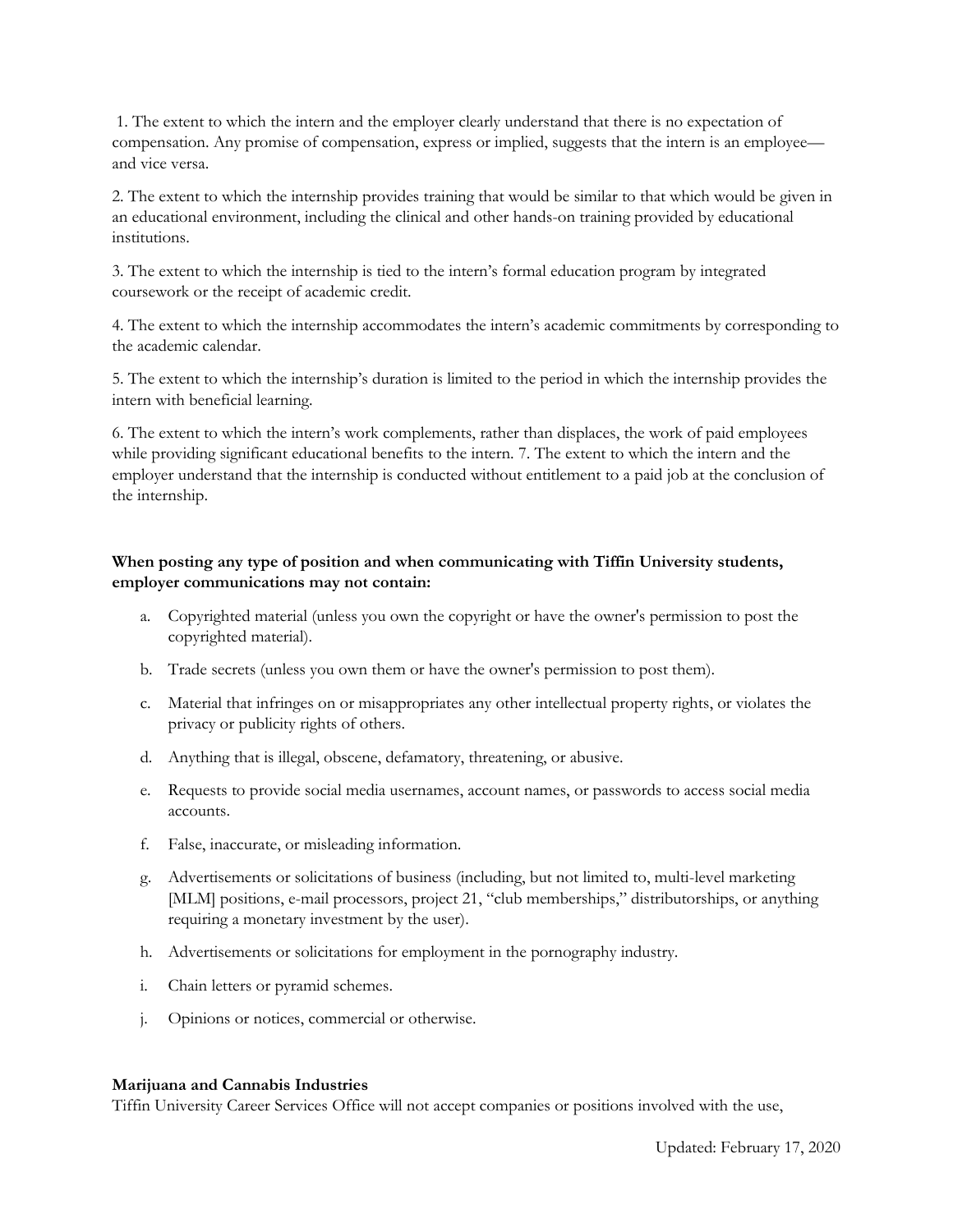production, testing, or distribution of recreational or medical marijuana. As the use of marijuana is illegal at the federal level and Tiffin University receives federal funds, we must comply with federal law. In addition, the use of marijuana violates the Drug-Free Schools and Communities Act and continues to be banned on campus.

## **Offer Guidelines and Policies**

We ask that employers convey final hiring decisions to candidates within a reasonable time frame and communicate that time frame to candidates during the interview process. Employers are to refrain from exerting any undue pressure on candidates to accept a job offer. If conditions change and require your company to rescind an offer made to a student, we ask that you call the Career Services Office prior to taking any action.

# **Employers with commission-based or franchise opportunities must adhere to the above and must also:**

- a. Disclose that compensation is based partially or solely on commission.
- b. Do not require that any part of the compensation be associated with recruiting others.
- c. Disclose the opportunity is running one's own business through a franchise.
- d. Do not charge penalties, fees or withhold earnings if the franchise leaves the program.

#### **Work Authorization Notification**

Students are able to apply for any job or internship posting in Career Connections @College Central Network as long as their expected graduation date falls within the guidelines clearly outlined by the employer.

The Department of Labor has sanctioned the following questions to determine authorization:

- a. Are you legally authorized to work in the United States for any employer?
- b. Will you now or in the near future require visa sponsorship?

#### **Student Direct Referrals**

Career Services staff supports and maintains fair and equitable recruiting practices and is therefore precluded from making direct student referrals or recommendations as outlined in [www.naceweb.org/principles](http://www.naceweb.org/principles)

#### **Exceptions to Our Policies**

Tiffin University Career Services Office reserves the right to make exceptions to our policies for situations we deem to be acceptable and beneficial to our students, our department, or recruiters using our service. Such exceptions will be considered on a case by case basis, and do not constitute a change in policy, or a decision that this exception will be made again in the future.

## **Grievances**

Career Services staff will investigate all allegations by users of our services about job postings, employers, or work assignments. During an investigation we may revoke an employer's use of our services. If Career